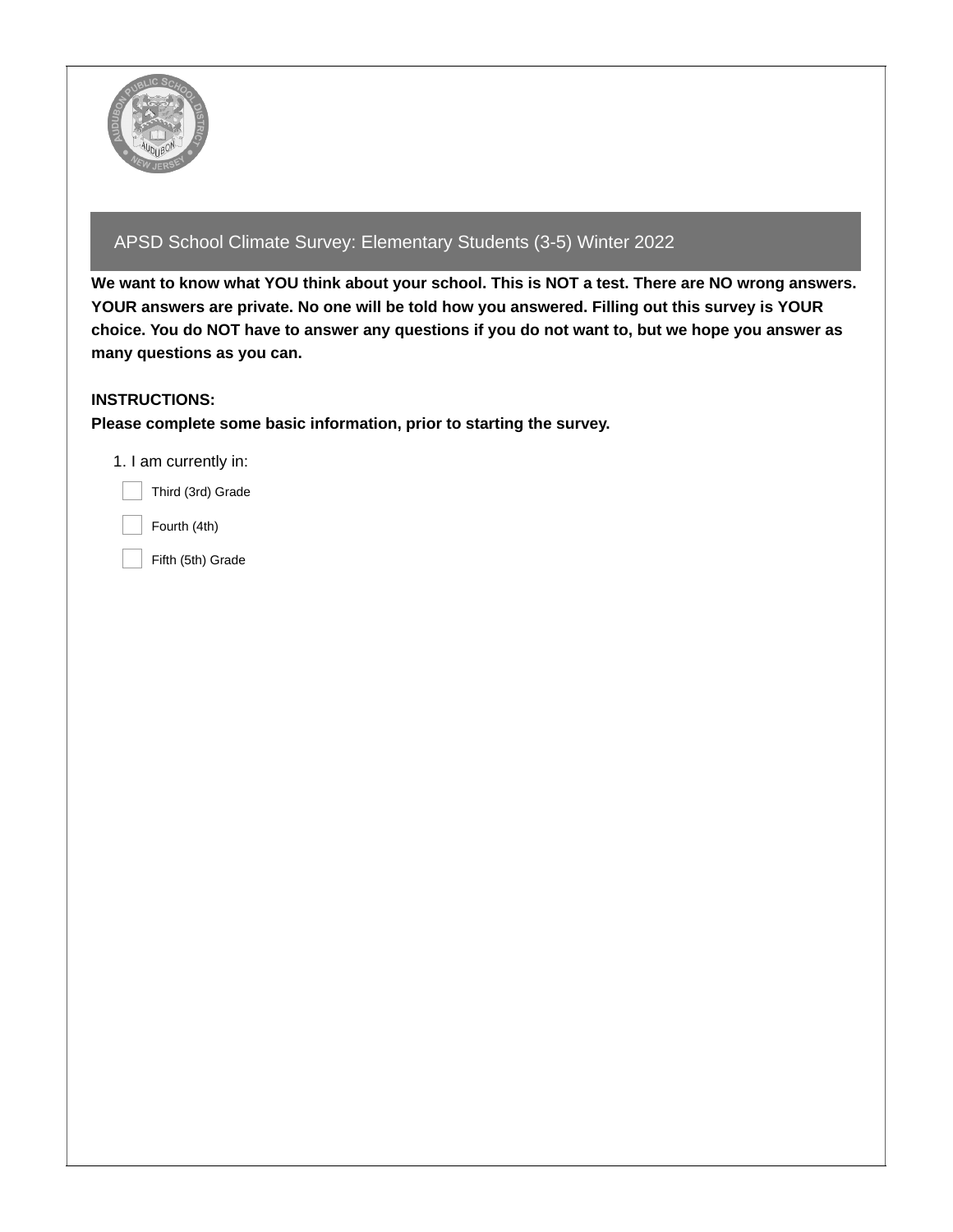# 2. INSTRUCTIONS:

Please read each question carefully and select the ONE answer that most closely fits your opinion. We appreciate you taking the time to do the survey.

Please select No, Sometimes, or Yes for each statement below.

|                                                                                                              | No | Sometimes | Yes |
|--------------------------------------------------------------------------------------------------------------|----|-----------|-----|
| My school is kept clean.                                                                                     |    |           |     |
| I like my school building.                                                                                   |    |           |     |
| I feel safe around the<br>outside of my school.                                                              |    |           |     |
| I feel safe in the<br>hallways and bathrooms<br>of the school.                                               |    |           |     |
| I feel safe in my<br>classroom.                                                                              |    |           |     |
| Students at my school<br>help each other when<br>needed.                                                     |    |           |     |
| Students at my school<br>are well behaved.                                                                   |    |           |     |
| Most students in my<br>school try to talk to other<br>students if they are<br>having a problem with<br>them. |    |           |     |
| Most students come to<br>class prepared.                                                                     |    |           |     |
| Most students in my<br>school try to do their<br>best.                                                       |    |           |     |
| Most students in my<br>school treat each other<br>well.                                                      |    |           |     |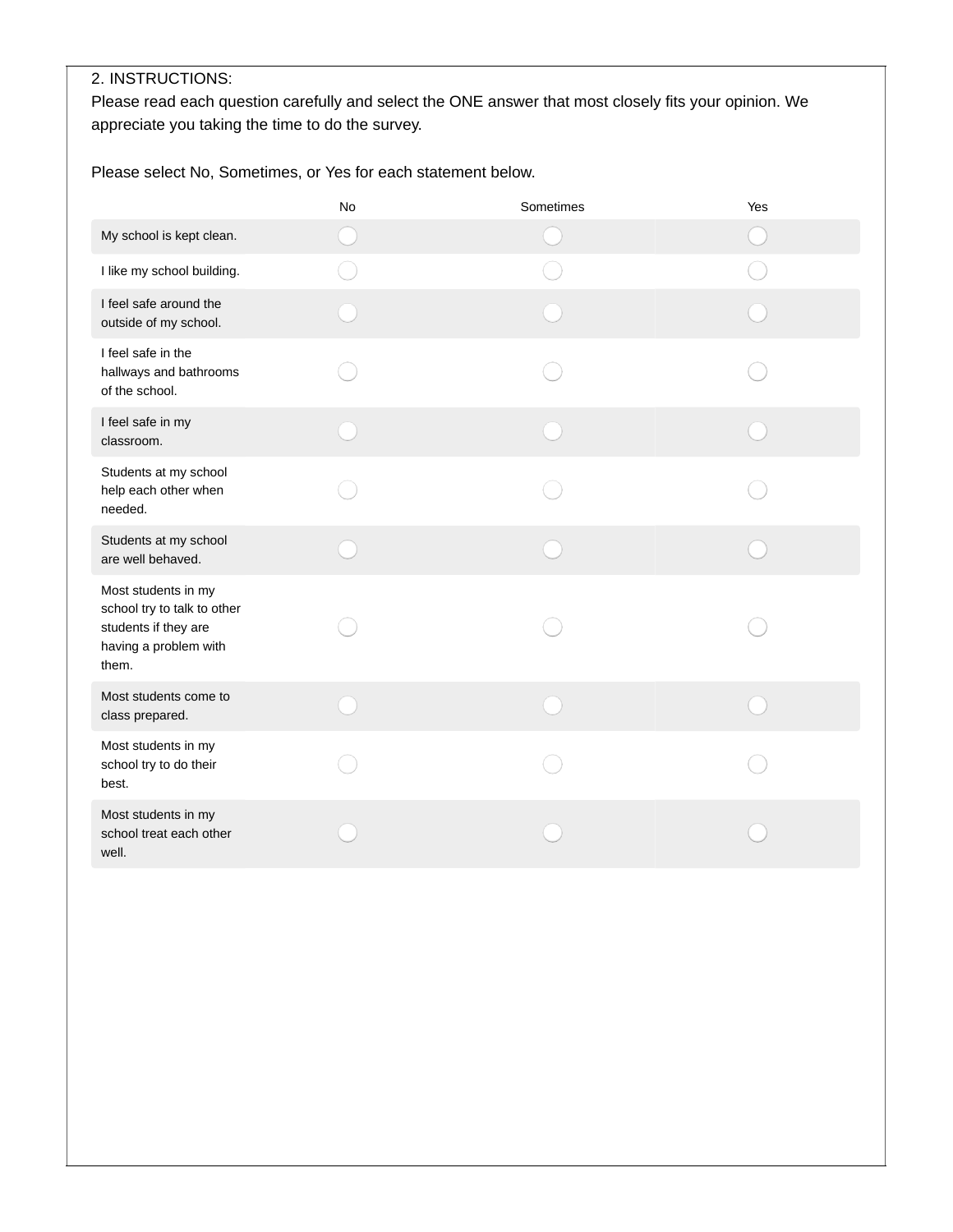# 3. INSTRUCTIONS:

Please read each question carefully and select the ONE answer that most closely fits your opinion. We appreciate you taking the time to do the survey.

Please select No, Sometimes, or Yes for each statement below.

|                                                                                     | No | Sometimes | Yes |
|-------------------------------------------------------------------------------------|----|-----------|-----|
| My teachers notice if I<br>have trouble learning<br>something.                      |    |           |     |
| I am bored in school.                                                               |    |           |     |
| My teachers listen to<br>me.                                                        |    |           |     |
| My teachers would give<br>me help if I needed it.                                   |    |           |     |
| The homework I get from<br>my teachers help me<br>learn.                            |    |           |     |
| My teachers give me<br>work that is interesting.                                    |    |           |     |
| Teachers and other<br>adults here listen to<br>students' ideas about the<br>school. |    |           |     |
| My family wants me to<br>do well in school.                                         |    |           |     |
| My parents ask if I've<br>gotten my homework<br>done.                               |    |           |     |
| I want to explore and<br>learn new things.                                          |    |           |     |
| My teachers make<br>learning interesting.                                           |    |           |     |
| My teachers are proud<br>when I do well.                                            |    |           |     |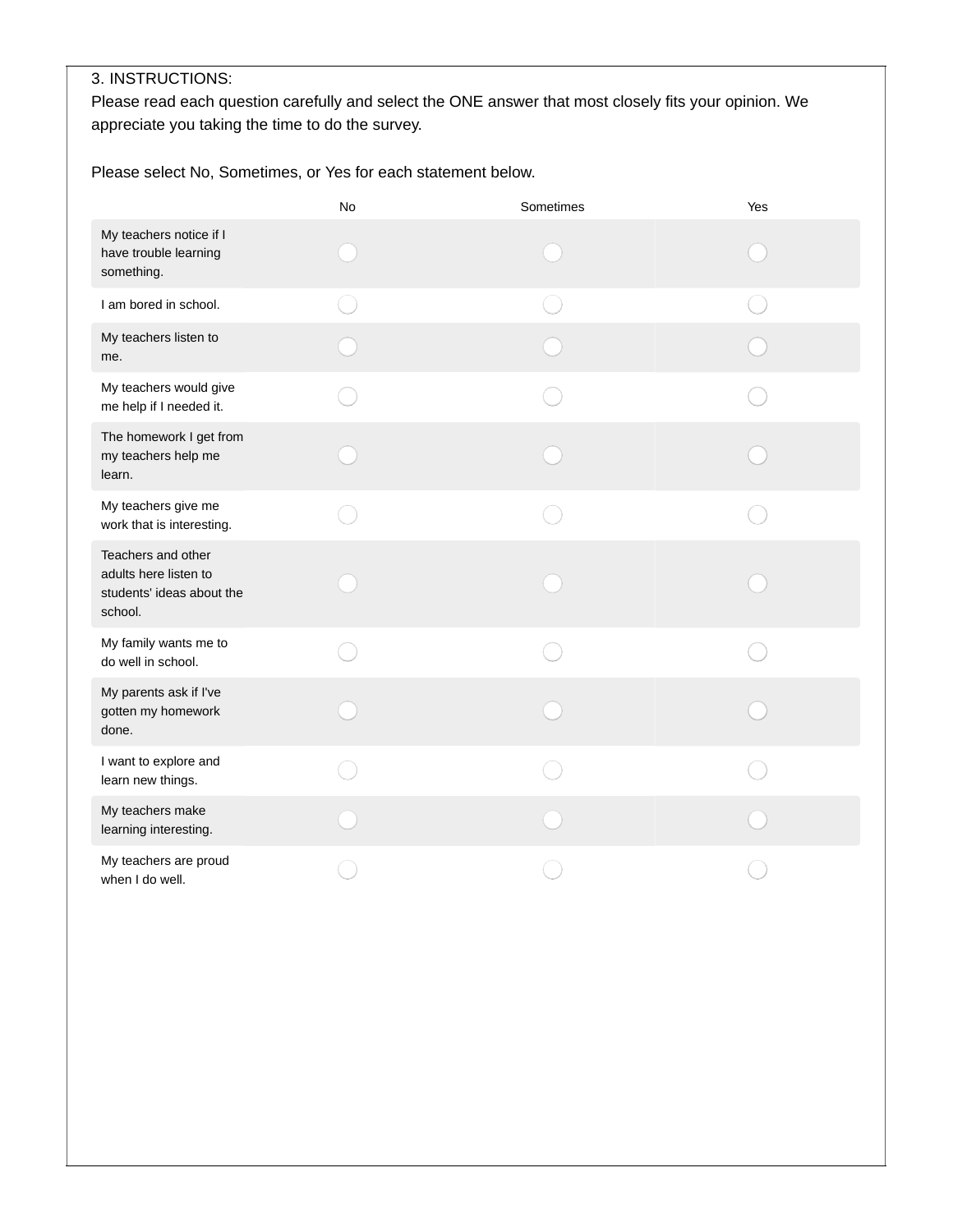## 4. INSTRUCTIONS:

Please read each question carefully and select the ONE answer that most closely fits your opinion. We appreciate you taking the time to do the survey.

Please select No, Sometimes, or Yes for each statement below.

|                                                                                                      | No | Sometimes | Yes |
|------------------------------------------------------------------------------------------------------|----|-----------|-----|
| My teachers want<br>students to talk with<br>other students about<br>things that we are<br>studying. |    |           |     |
| Students at this school<br>are bullied.                                                              |    |           |     |
| Most students in my<br>school get mad when<br>they disagree with<br>people.                          |    |           |     |
| Adults who work in my<br>school treat students<br>with respect.                                      |    |           |     |
| My teachers really care<br>about me.                                                                 |    |           |     |
| Students at this school<br>are teased, picked on,<br>made fun of, or called<br>names.                |    |           |     |
| My teachers help me do<br>better on my school<br>work.                                               |    |           |     |
| Most students in my<br>school treat each other<br>with respect.                                      |    |           |     |
| My teachers treat some<br>students better than<br>others.                                            |    |           |     |
| I feel like I am part of this<br>school.                                                             |    |           |     |
| I actively participate in<br>class.                                                                  |    |           |     |
| I like school.                                                                                       |    |           |     |
| I wish I went to a<br>different school.                                                              |    |           |     |